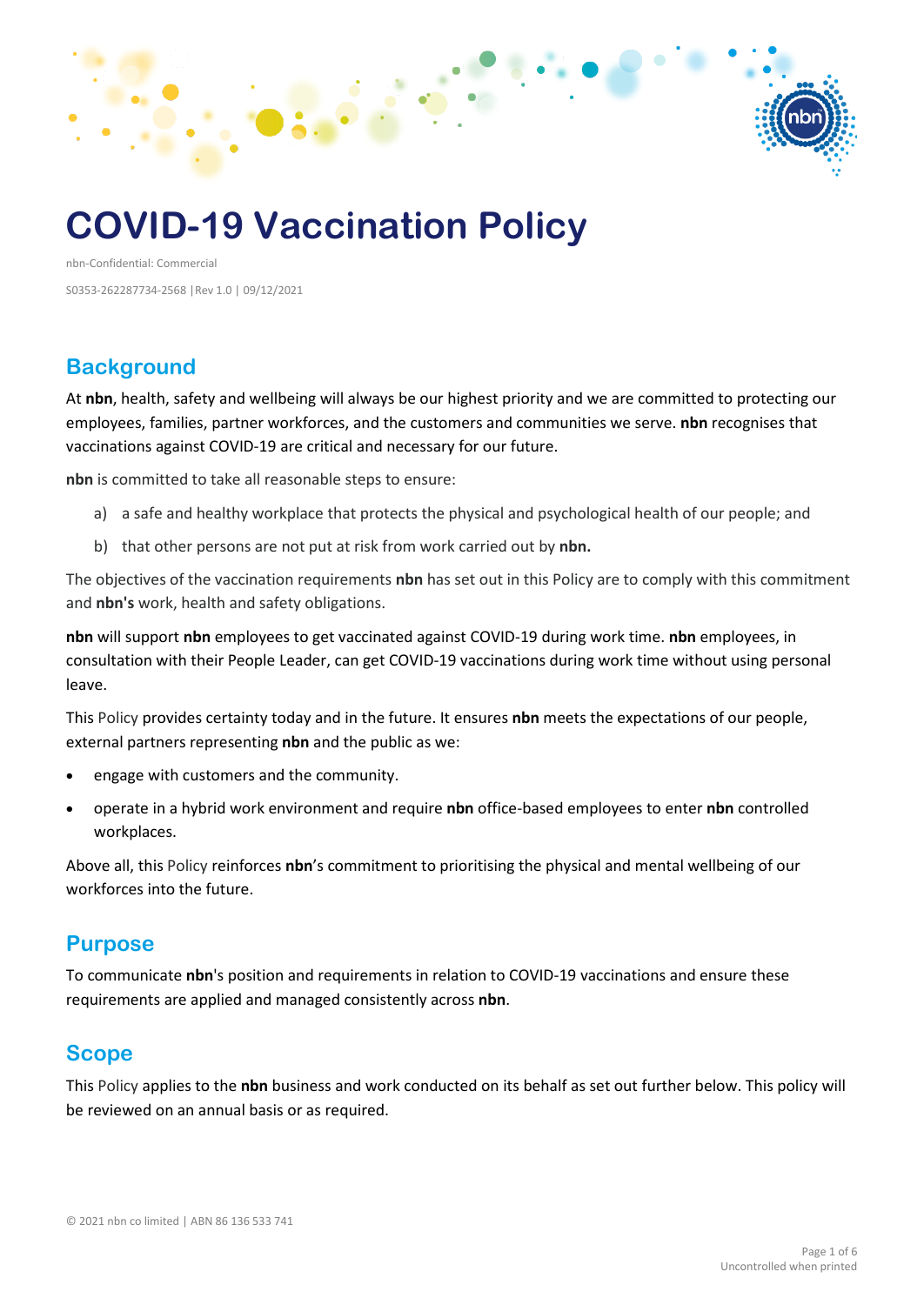

## **Vaccination requirements**

Commencing 15 February 2022, certain workers are required to be fully vaccinated against COVID-19 by SARS-COV-2 / COVID19 vaccines recognised for use in Australia by the Therapeutic Goods Administration (TGA).

This requirement is a lawful and reasonable direction. Those who need to be fully vaccinated are as follows:

- Anyone attending or entering an **nbn** controlled workplace. This includes, however is not limited to, **nbn** employees, external workers and visitors;
- All **nbn** employees or external workers attending an external venue for an **nbn** sponsored event;
- All **nbn** employees or external workers engaged by **nbn** to either undertake customer or community facing work;
- All **nbn** employees who undertake **nbn** sponsored air travel; and
- All **nbn** employees who visit the premises of **nbn**'s partner organisations.

**Fully vaccinated/full vaccination** means you must have completed the required course of a vaccine that has been provisionally registered for use in Australia by the TGA. **nbn** will follow the guidance of the TGA and should the definition of fully vaccinated/full vaccination be amended, to include such things as boosters, that would fall within the scope of this policy.

**nbn employee** means full time and part time, permanent and max term workers employed by **nbn**.

**External worker** means the following:

- **nbn** delivery partner employees;
- Subcontractors engaged by delivery partners of **nbn**;
- **nbn** temporary staff augmentation (TSA);
- Extended workers of **nbn** (EWs);
- Contractors engaged directly by **nbn** to conduct work;
- Suppliers and vendors engaged by **nbn**, and their subcontractors, agents and/or representatives; and
- Retail service providers (RSP) or their representatives.

**Customer facing** means any work undertaken at residential, business and new development customer premises.

**Community facing** means attendance or participation in face to face community events such as stakeholder engagements, expos, community hubs, conferences, shopping centres, trade fairs, developer engagements etc.

**Partner organisation** means **nbn**'s delivery partners, RSPs, suppliers and vendors

**nbn controlled workplace** means any site or location where **nbn** conducts business and is responsible for the dayto-day management. This includes offices, TANDS, national test facility and depots. This excludes where other parties are maintaining or managing their own assets at unoccupied **nbn** premises e.g. wireless towers, pit and pipe network.

**nbn** construction, network assurance and network maintenance work undertaken by our delivery partners in public areas is not included within the requirements of this Policy.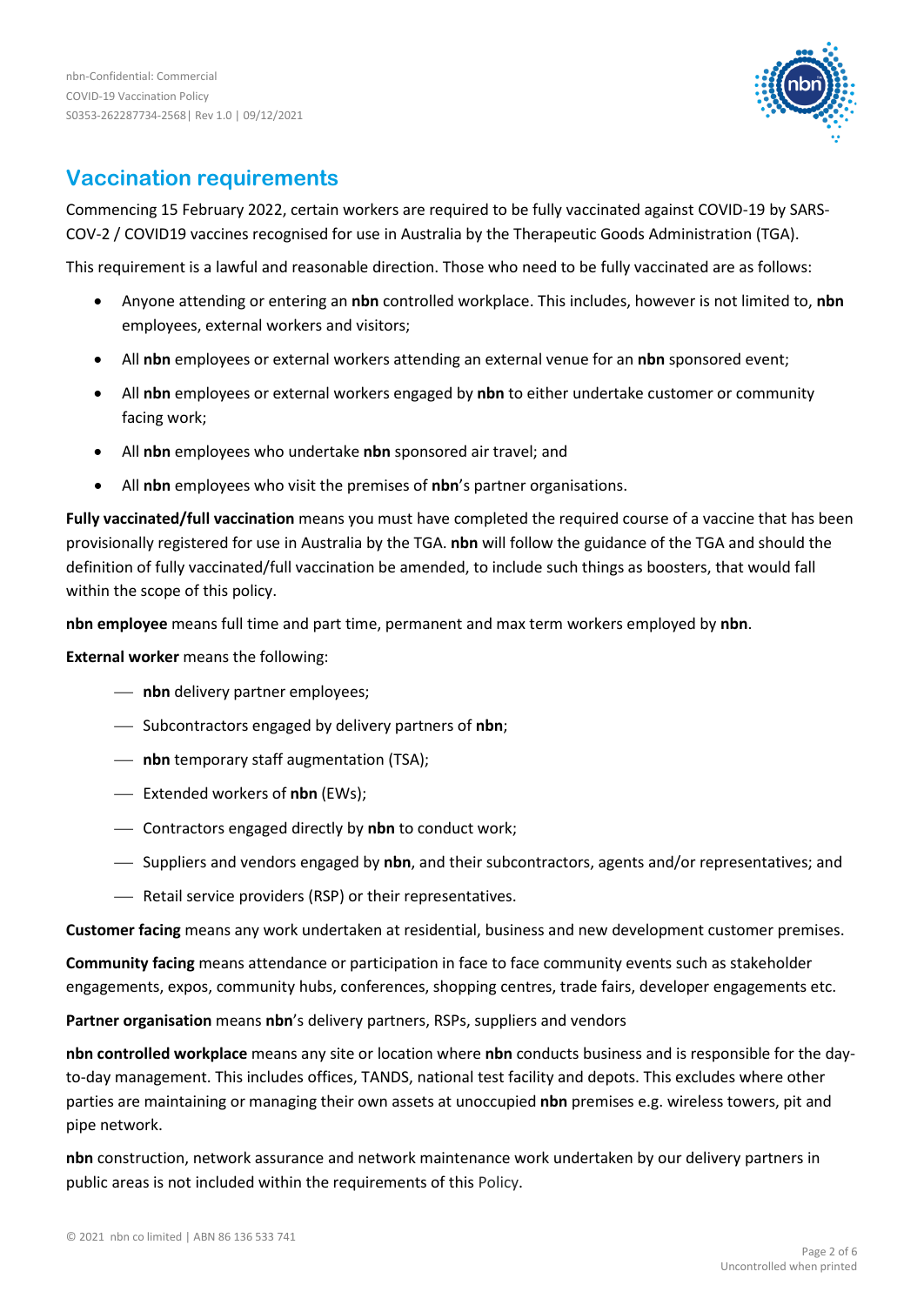

There may be circumstances whereby legislation requires certain workers or worker types to be vaccinated that are not within the scope and requirements of this Policy. If this is the case, **nbn** will work with the impacted **nbn** employees or partner organisations to ensure compliance with the requirements.

## **Exemptions**

**nbn** employees with certain medical conditions are eligible to apply for a medical exemption. Requests for medical exemptions will be considered on a case by case basis.

Guidance on valid medical conditions can be found on the Australian Government Department of Health and the Australian Technical Advisory Group on Immunisation (ATAGI) websites.

**nbn** employees will be required to record their vaccination status as 'unable to be vaccinated' in Workday, **nbn**'s employment records system.

**nbn** employees requesting consideration of a medical exemption will be managed by the **nbn** Health, Safety and Environment team and asked to provide medical evidence acceptable to **nbn**. **nbn** has partnered with an external health service provider to provide support and management of the medical exemption process for **nbn** employees.

The health service provider will review and verify the medical exemption evidence and provide **nbn** with written confirmation as to whether a medical exemption has been granted and for the duration it applies.

For **nbn** employees wishing to seek a medical exemption, and who do not have access to a medical practitioner, **nbn** can arrange a medical assessment by an authorised medical practitioner.

Where **nbn** employees are unable to be vaccinated due to a valid medical exemption, **nbn** will assess what reasonable accommodations are able to be made on a case by case basis.

External workers with certain medical conditions are eligible to apply for a medical exemption. **nbn** requires all partner organisations to have in place a compliant process by which they manage medical exemption requests for any external worker who may be impacted by this Policy.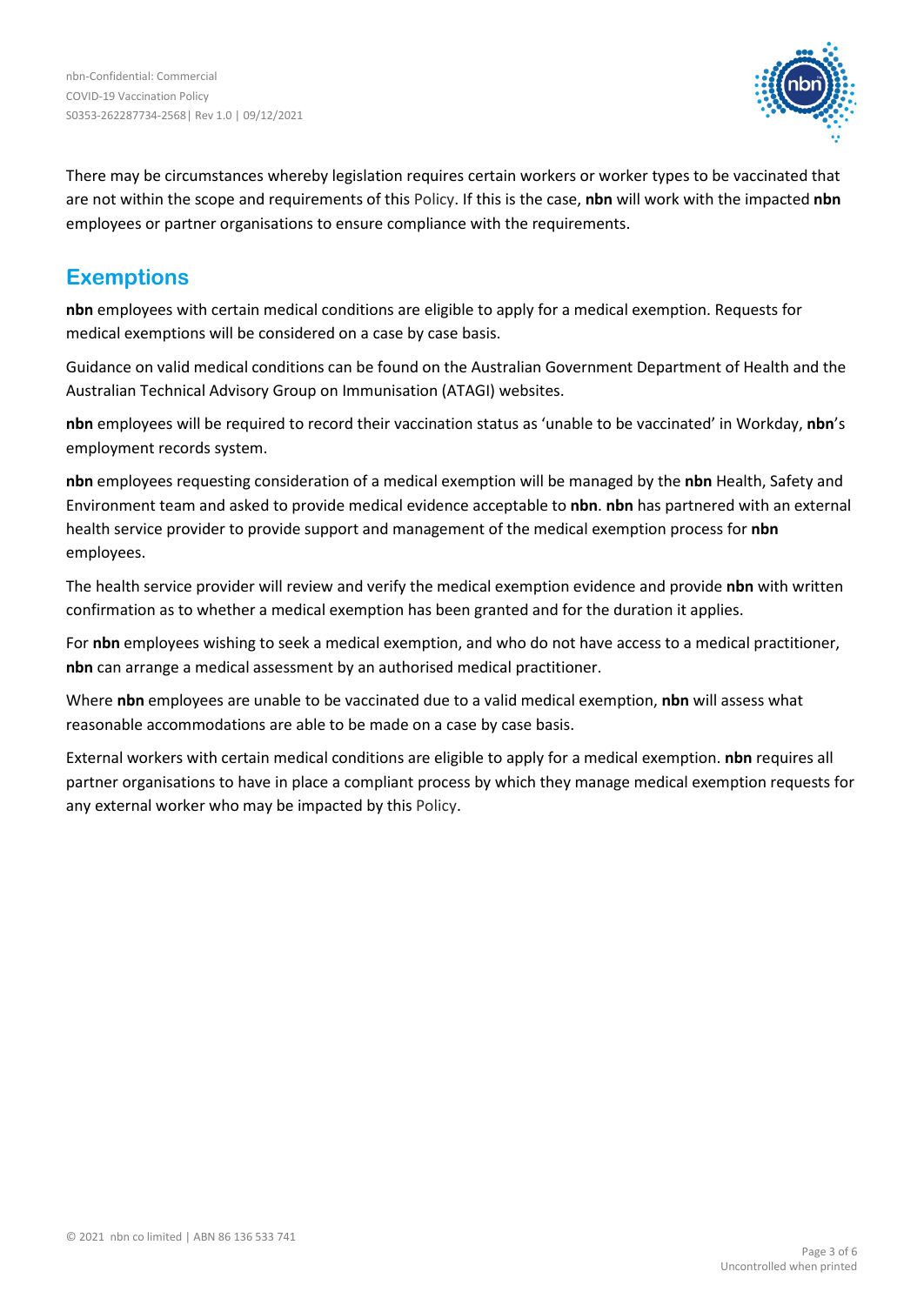

## **Evidence of vaccination**

**nbn** employees will be required to record their vaccination status in Workday, **nbn**'s employment records system.

The People and Culture vaccination verification team will then contact **nbn** employees to sight evidence of full vaccination.

Acceptable evidence includes the Australian Government COVID-19 digital certificate, however, **nbn** may ask for additional evidence at its discretion as proof of full vaccination.

The verification of full vaccination will be recorded against the employee's file in Workday, **nbn**'s employment records system.

**nbn** will not store copies of any COVID-19 digital certificate of **nbn** employees (unless required to do so by applicable legislation or a public health order).

**nbn** requires all partner organisations to establish a compliant process by which they manage and sight the vaccination status for external workers to ensure the requirements of this Policy are met.

To support the implementation of this Policy **nbn** requires people covered by this Policy to disclose their vaccination status promptly, honestly and accurately.

## **Non-compliance**

**nbn** employees who are unable to provide evidence of being fully vaccinated, or refuse to comply with this Policy, will be reviewed on a case-by-case basis.

Non-compliance may, in some circumstances, be dealt with under the **nbn** Code of Conduct and may lead to disciplinary action, including termination of employment.

Any visitor attending a **nbn** controlled workplace who is unable to provide evidence of vaccination may result in the person being unable to access the **nbn** premises.

Any instances where there is reasonable doubt an external worker has not complied with this Policy will be referred to their employer/principal for appropriate management on a case by case basis and will not participate in **nbn** work activities until the matter is resolved.

## **Other**

This Policy does not form part of any employee's contract of employment. However, non-compliance with this Policy may, in some circumstances, be dealt with under the **nbn** Code of Conduct and may lead to disciplinary action, including termination of employment.

This Policy may be varied from time to time at **nbn**'s absolute discretion, including in circumstances where it is necessary due to changes to applicable legislation.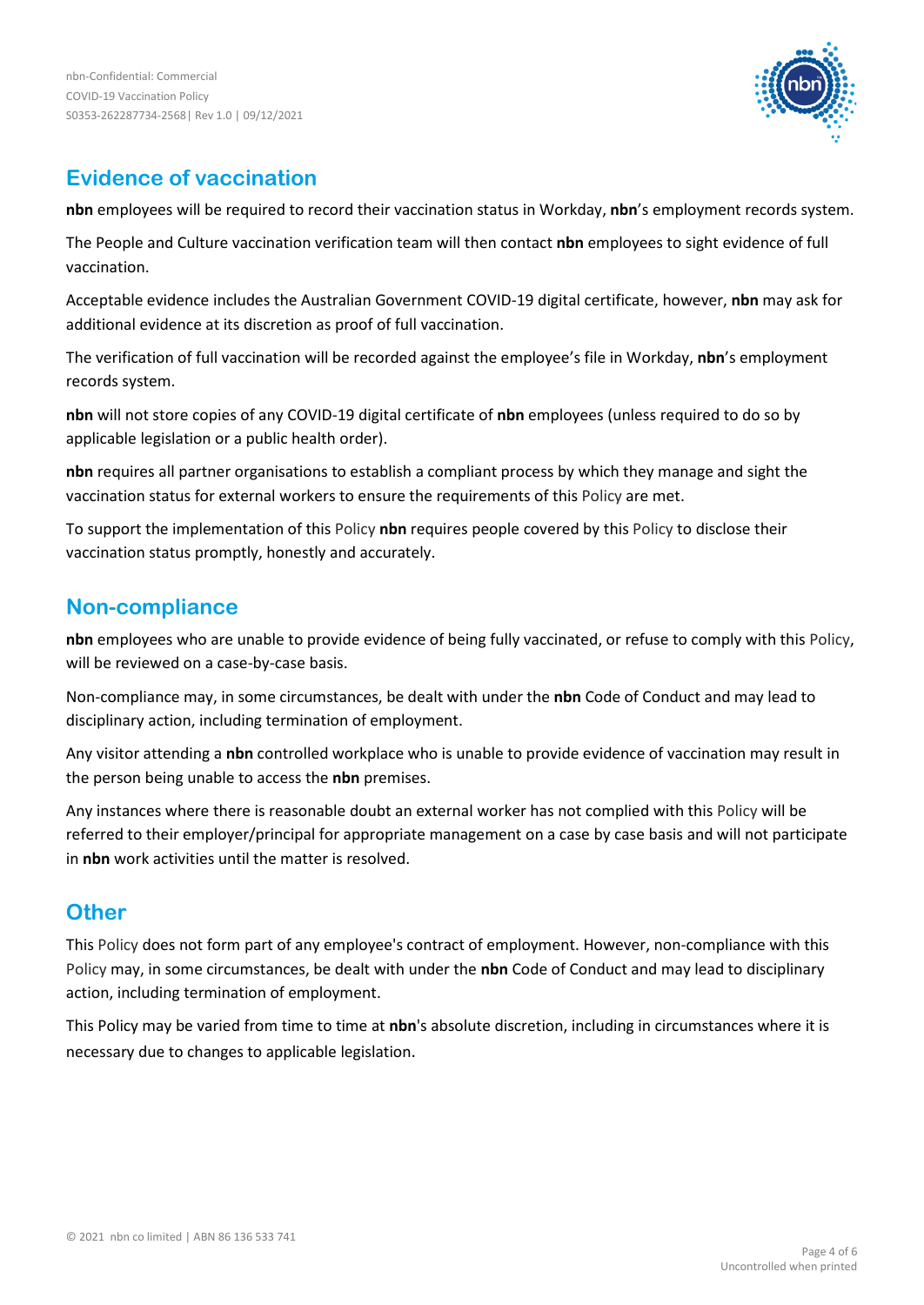

## **Related policies**

- Code of Conduct
- Supplier Code of Conduct
- COVID-19 Policy (internal only)
- Health, Safety and Environment Policy

*Sally Kincaid Chief People and Culture Officer Effective as of 09 December 2021*